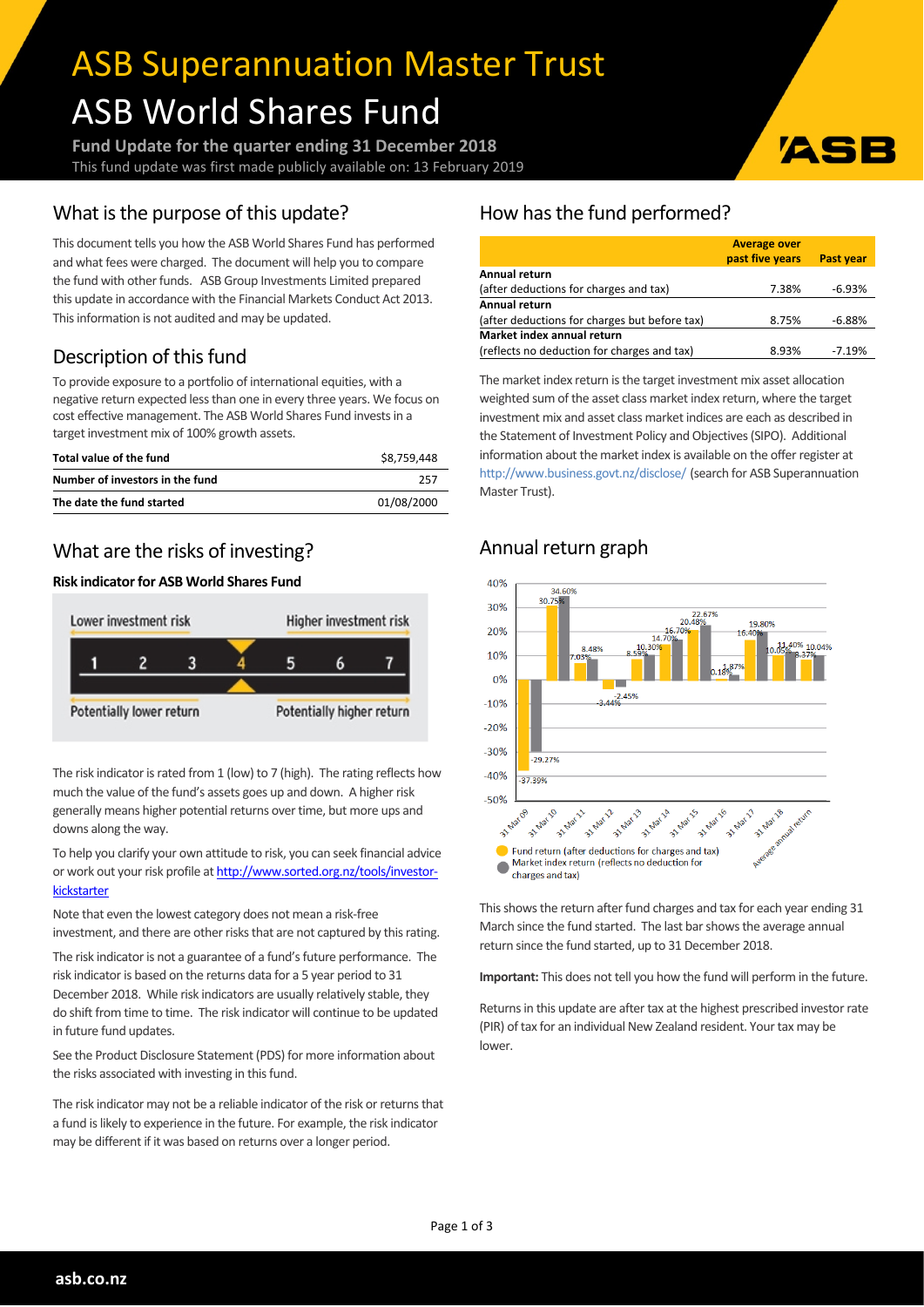## What fees are investors charged?

Investors in the ASB World Shares Fund are charged fund charges. In the year to 31 March 2018 these were:

|                                             | % of net asset value                    |
|---------------------------------------------|-----------------------------------------|
| Total fund charges <sup>1</sup>             | 0.54%                                   |
| Which are made up of:                       |                                         |
| Total management and administration charges | 0.54%                                   |
| Including:                                  |                                         |
| Manager's basic fee                         | 0.35%                                   |
| Other management and administration charges | 0.19%                                   |
| <b>Total performance-based fees</b>         | 0.00%                                   |
|                                             |                                         |
| Administration fees                         | See below                               |
| Other charges                               | Description of how charge is calculated |

*<sup>1</sup>Total fund charges are exclusive of GST.*

Investors may also be charged individual action fees for specific actions or decisions (for example, for withdrawing from or switching funds).

An administration fee may apply. If you are an ordinary member, you will pay an administration fee of 0.50% of the daily average balance of your account. If you are a specified member, the administration fee you pay (if anything) will depend on what has been agreed with your employer – please consult your employer for more information.

Small differences in fees and charges can have a big impact on your investment over the long term.

## Example of how this applies to an investor

Jason had \$10,000 in the fund at the start of the year and did not make any further contributions. At the end of the year, Jason incurred a loss after fund charges were deducted of \$-693.00 (that is -6.93% of his initial \$10,000). Jason also paid \$48.27 in other charges.\* This gives Jason a total loss after tax of \$-741.27 for the year.

\*The amount of other charges you pay depends on whether you are an ordinary member or a specified member. Jason is an ordinary member and therefore pays an administration fee of 0.50% of the daily average balance of his account.<sup>†</sup> If Jason were a specified member, the administration fee he pays(if any) depends on what we have agreed with his employer.

† The administration fee that Jason paid forthe yearis \$48.27. This assumesthat the daily average balance of his account is \$9,653.50.

### What does the fund invest in?

#### **Actual investment mix**

This shows the types of assets that the fund invests in.



#### **Target investment mix**

This shows the mix of assets that the fund generally intends to invest in.

| Cash and cash equivalents    | 0.00%   |
|------------------------------|---------|
| New Zealand fixed interest   | 0.00%   |
| International fixed interest | 0.00%   |
| Australasian equities        | 0.00%   |
| International equities       | 100.00% |
| Listed property              | 0.00%   |
| Unlisted property            | 0.00%   |
| Commodities                  | 0.00%   |
| Other                        | 0.00%   |

#### **Currency hedging**

As at 31 December 2018 the fund's exposure to assets denominated in foreign currencies was 94%, of which 98% was hedged. This meansthe fund's unhedged foreign currency exposure was 2% of the net asset value of the fund. More information on our currency hedging model can be found in the SIPO on the offerregister at http://www.business.govt.nz/disclose (search for ASB KiwiSaver Scheme).